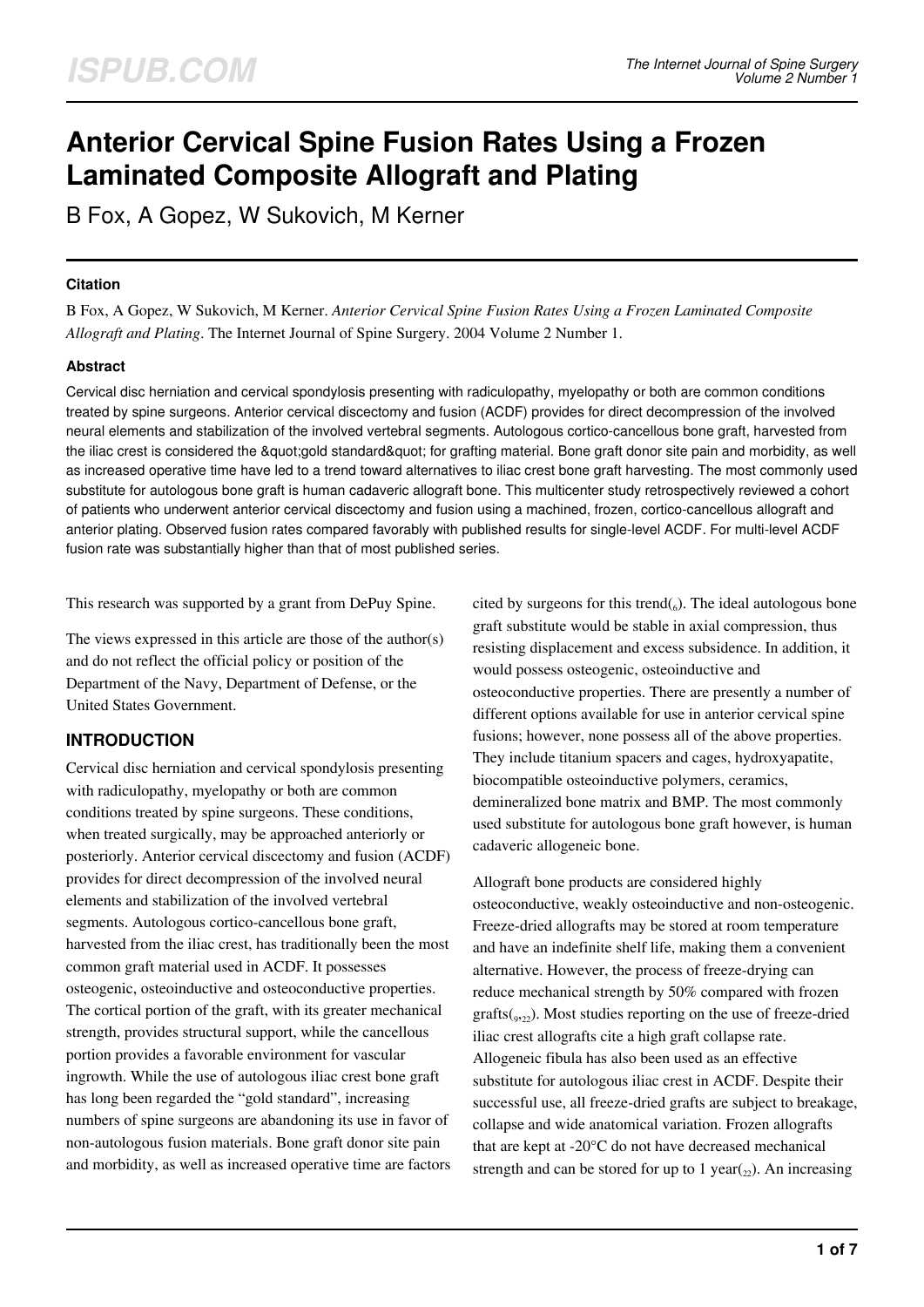number of proprietary machined or milled frozen allografts are becoming available from a number of commercial distributors. The purpose of this study was to evaluate the fusion rate in single and multilevel ACDF using a proprietary frozen laminated composite allograft.

# **METHODS**

This multicenter study retrospectively reviewed a cohort of patients who underwent anterior cervical discectomy and fusion using VG2™ Cervical Allograft (DePuy Spine/LifeNet) and anterior plating. VG2™ Cervical Allograft is a machined, frozen, cortico-cancellous allograft comprised of two cortical planks of bone surrounding a cancellous center (Figure 1).

## **Figure 1**



The cortical planks provide strength for anterior column support. The cancellous bone provides a lattice for remodeling, thus ensuring an osteoconductive environment. 92 patients with 146 fusion levels were included and followed for two years. All patients underwent either a single-level or multi-level ACDF by one of the two spine surgeon authors, using the Smith-Robinson technique. A rigid plate was used on all single-level cases. Multi-level cases were instrumented with either a rigid plate or dynamic plate depending upon surgeon preference. Follow-up radiographs were obtained at six weeks and three months postoperatively. Additional interval studies were obtained as clinically or radiographically indicated for up to two years or until fusion was observed. Lateral cervical spine radiographs were presented in a random fashion with regard to patient identity and examination date and assessed by three evaluators, an orthopaedic spine surgeon, a musculoskeletal radiologist and a senior orthopaedic surgery resident.

Evaluators were blinded with regard to surgery date, outcome and all other clinical and patient data. Fusion was identified by the absence of a radiolucent gap between the graft and the endplate; and the presence of continuous, bridging, bony trabeculae at the graft-endplate junction. A pseudarthrosis was identified radiographically by the absence of bridging, osseous, trabecular bone from the vertebral bodies to the graft and the presence of a lucent line at the graft-vertebral body junction. Fusion was assumed if at least two of the three evaluators identified a given level as such.

# **Figure 2**

Figure 2: A 40-year-old male with a C6-7 disc herniation. A) Preoperative lateral radiograph demonstrates mild disc space narrowing. B) 1-month postoperative radiograph after ACDF vith VG2 Cervical Allograft and  $DOC\hat{A}^{TM}$  Ventral Cervical Plating System at C6-7. C) 6-month postoperative radiograph showing solid fusion at C6-7.

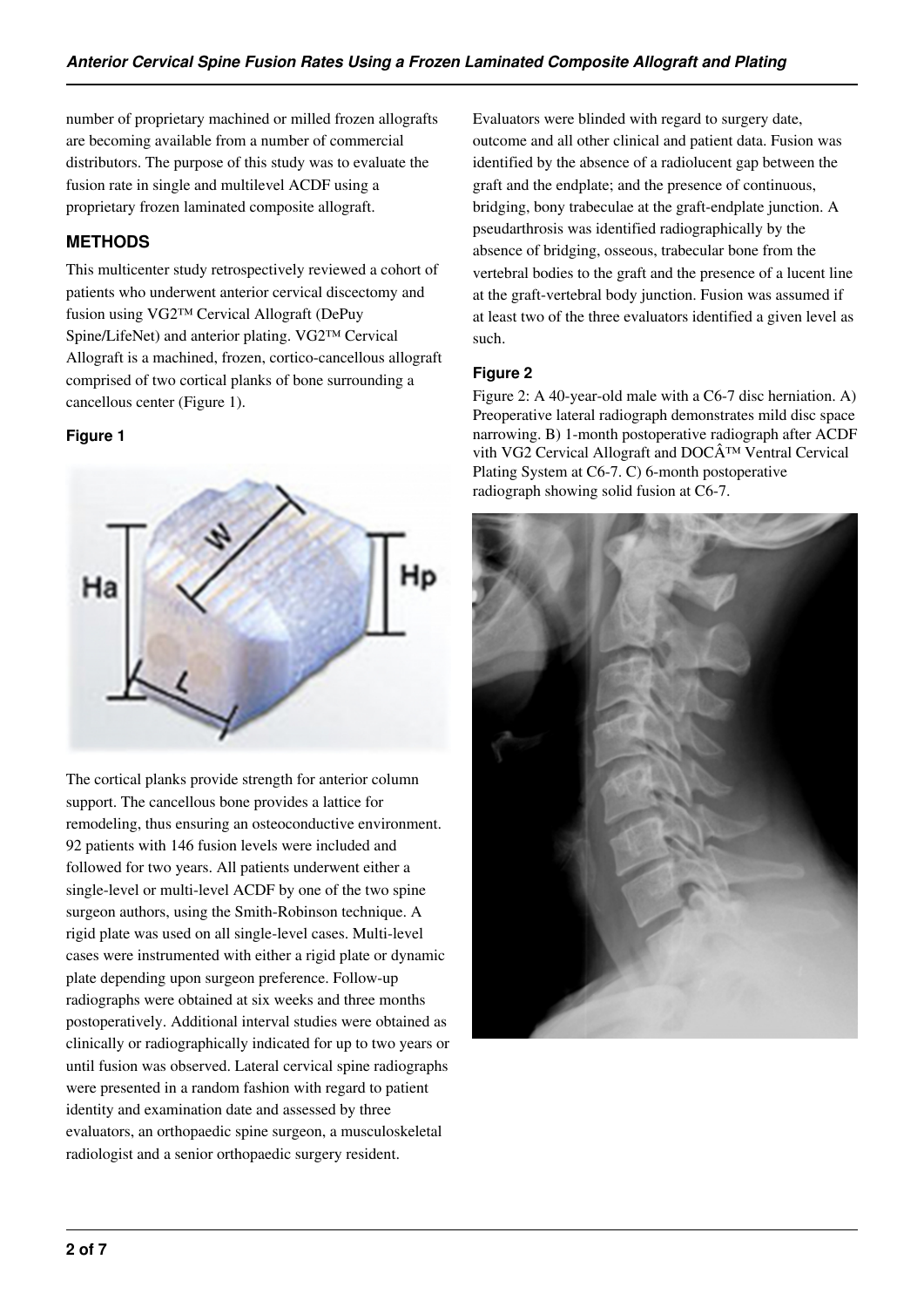### **Figure 3**



**Figure 4**

![](_page_2_Picture_4.jpeg)

# **RESULTS**

Of the 146 attempted fusion levels, 138 (94.5%) were identified as having a solid fusion. Of the 51 patients with single-level ACDF 48 (94.1%) had a solid fusion. The numbers of fused and non-fused segments per vertebral level are shown in Table 1. No statistical significance was found with regards to fusion rate and vertebral level (p=0.276).

#### **Figure 5**

Table 1: Attempted Single Level Fusions By Cervical Level

| Vertebral Level |  | я. |  |
|-----------------|--|----|--|
| Fused           |  |    |  |
| Non-fused       |  |    |  |

In patients who underwent multi-level ACDF, 90 of 95 levels (94.7%) attained a solid fusion, with a solid fusion rate by patient (fusion at all operative levels) of 90.2% (37/41). One (1) patient in the non-fused group failed to fuse at both attempted levels (C5-C6 and C6-C7), the other three patients failed at the uppermost operative level (C3-C4 or C4-C5). Table 2 outlines the number of fused and non-fused segments per vertebral level. No statistical significance was found with regards to fusion rate and vertebral level  $(p=0.505)$ .

### **Figure 6**

Table 2: Attempted Multiple Level Fusions By Cervical Level

| Vertebral Level | :4-C5 | C5-CR | 36-C | 7-T |
|-----------------|-------|-------|------|-----|
| #Fused          |       | J     |      |     |
| # Non-fused     |       |       |      |     |

# **DISCUSSION**

Despite being considered the "gold standard", there is a trend away from using autologous iliac crest bone graft that is supported by reports that outline a variety of acute and chronic complications related to the donor  $site({}_{621}, {}_{23}, {}_{27}, {}_{34})$ . Complications including pain, difficulty with ambulation, infection, wound drainage and impairment of work and recreational activities have been reported. A variety of materials have been tried as fusion substrates with variable results. One of the most widely used materials is freeze dried fibular allograft. It has a fusion rate of 70% to 92% when used in ACDF. Its use is complicated by the reduction in strength that comes from freeze-drying( $_{7,9,22}$ ), and the inconsistency in size and quality that is inherent in nonmachined allograft bone. Freeze dried allografts have also been shown to have a higher rate of subsidence and collapse $_{24}$ ). Recently the pursuit of the ideal ACDF fusion substrate has led many manufacturers to produce machined allografts that attempt to incorporate structural stability while maintaining osteoinductive and osteoconductive properties. Most of these products are fresh frozen to avoid the complications associated with freeze-drying.

The VG2™ Cervical Allograft tested here is a fresh frozen machined composite allograft that addresses the concerns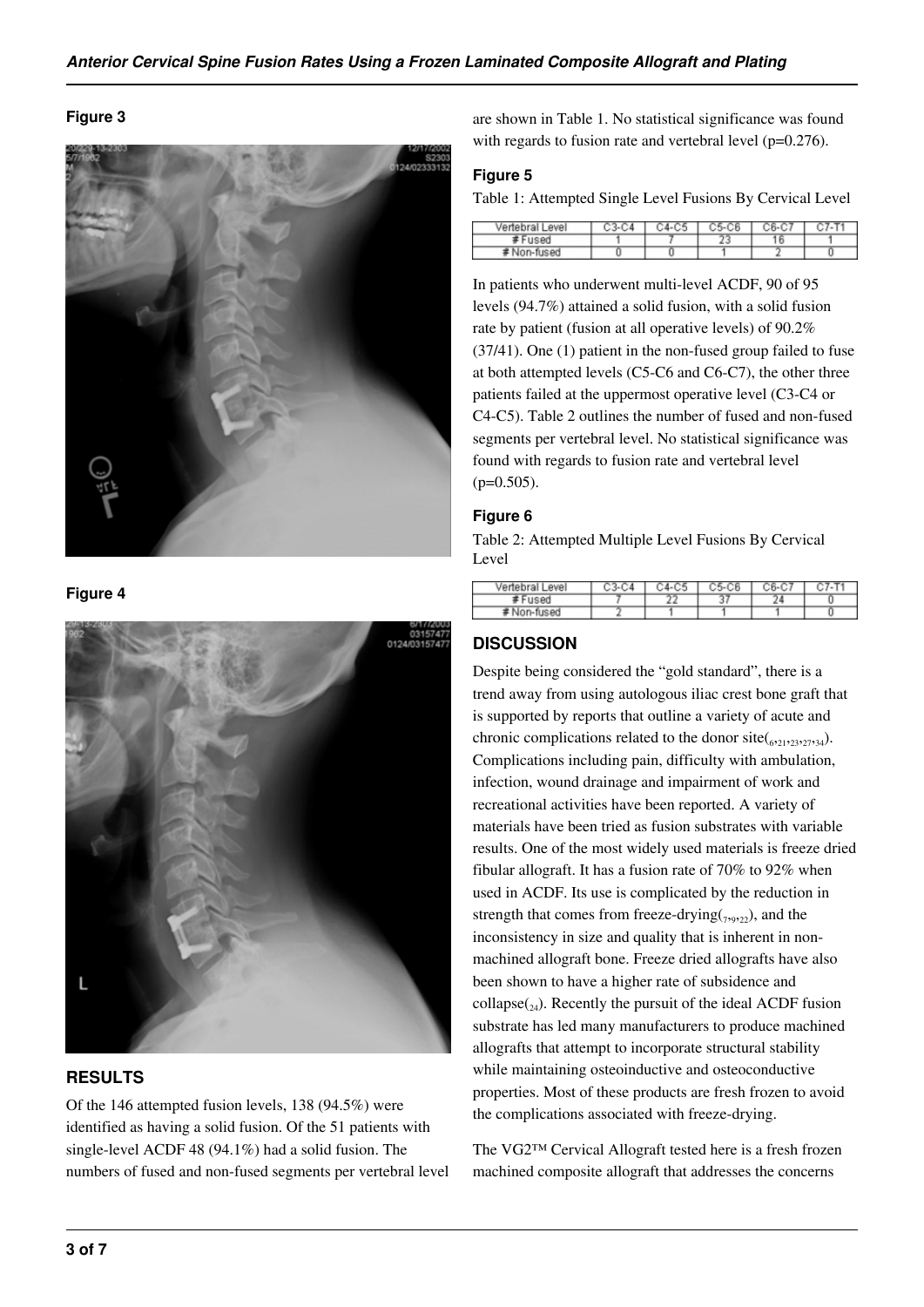mentioned above. It generates strength through its outer cortical planks and maintains the ostoeconductive properties of the cancellous bone that comprises its inner lamina. Implant specific rasps, sizing guides and insertion tools allow for easy insertion and implant size selection. We are unaware of any previous studies that evaluate fusion rates of machined cortico-cancellous allografts.

The reported fusion rate for unplated single-level ACDF using autologous iliac crest bone graft is 83% to 100%(1,2,10,11,13,16,17,18,19,20,22,24,30,31,33) depending on the series cited. Fusion rates for multi-level ACDF are generally lower. Published studies report a fusion rate for unplated two-level ACDF using autologous iliac crest bone graft of 50% to 75%(<sub>1,2,10</sub>,<sub>11,13,16</sub>,<sub>18,20</sub>,<sub>22,33,35</sub>). Recent reports of multi level ACDF utilizing an anterior plate have shown improved fusion rates when compared to unplated multilevel fusions. Fusion rates from 47% to 100% have been reported utilizing autologous iliac crest or cortical allograft with an anterior plate( $_{3,4}$ , $_{5,8,14,15,25,26,28,29}$ ). Our results compare favorably with published results for single-level ACDF. For multi-level ACDF our fusion rate was substantially higher than that of most published series and as high as the best reported results. VG2™ Cervical Allograft demonstrates fusion rates similar to or better than those reported for autologous iliac crest and freeze-dried iliac crest or fibular allografts. The reported data did not take into account lower fusion rates seen in smokers.

# **Figure 7**

Figure 3: A 39-year-old male with cervical spondylosis ar C5-C7. A) Preoperative lateral radiograph. B) An immediate postoperative radiograph after ACDF vith VG2 Cervical Allograft and DOC $\hat{A}^{TM}$  Rod Plating at C5-C7. C) Lateral radiograph at 1 year postop showing solid fusion at both levels.

![](_page_3_Picture_5.jpeg)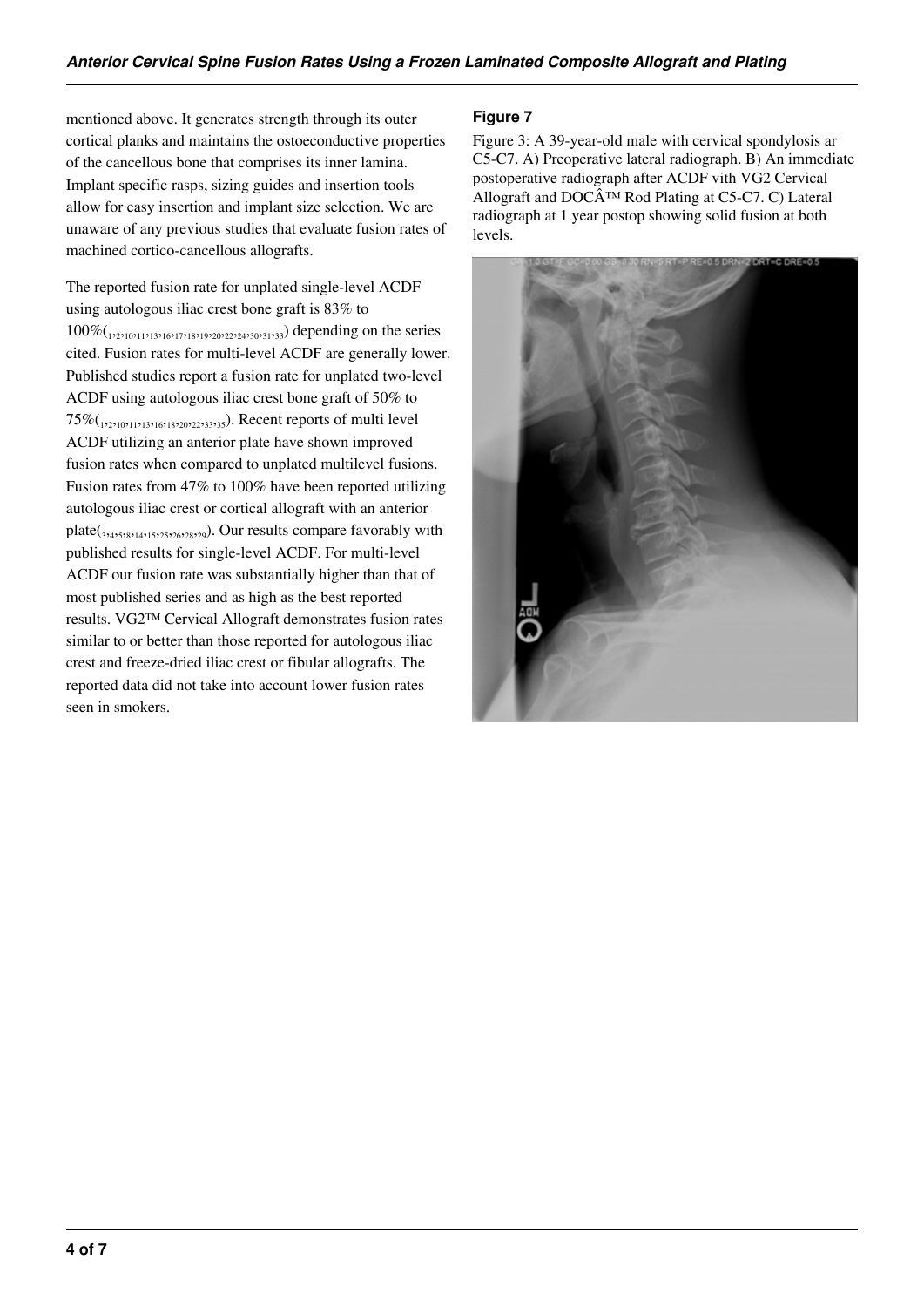#### **Figure 8**

![](_page_4_Picture_2.jpeg)

#### **Figure 9**

![](_page_4_Picture_4.jpeg)

#### **References**

1. An HS, Simpson JM, Glover JM, et al: Comparison between allograft plus demineralized bone matrix versus autograft in anterior cervical fusion: A prospective multicenter study. Spine 20:2211-16, 1995.

2. Bishop RC, Moore KA, Hadley MN: Anterior cervical interbody fusion using autogeneic and allogenic bone graft substrate: a prospective comparative analysis. J Neurosurgery 85(2):206-10, 1996.

3. Bolesta MJ, Rechtime GR 2nd, Chrin AM: Three- and four-level anterior cervical discectomy and fusion plate fixation: a prospective study. Spine  $25(16)$ : 2040-4; discussion 2045-6, 2000.

4. Bose B: Anterior cervical fusion using Caspar plating: Analysis of results and review of the literature. Surg Neurol 49:25-31, 1998.

5. Bose B: Anterior cervical instrumentation enhances rates in multilevel reconstruction in smokers. J Spinal Disorders 14(1):3-9, 2001.

6. Brown C, Eismont F: Complications in spinal fusion. Orthop clin North Am 29:679-99, 1998.

7. Buttermann GR, Glazer PA, Bradford DS: The use of bone allografts in the spine. Clincical Orthopaedics and Related Research (324):75-85, 1996.

8. Connolly PJ, Esses SI, Kostuik JP: Anterior cervical fusion: Outcome analysis of patients fused with and without anterior cervical plates. J Spinal Disorders 9:202-6, 1996. 9. Cornu O, Banse X, Docquier PL, Luyckx S, Delloye C: Effect of Freeze drying and gamma irradiation on the mechanical properties of human cancellous bone. J Orthop Res 18(3):426-31, 2000

10. Epstein NE: Anterior cervical diskectomy and fusion without plate instrumentation in 178 patients. J Spinal Disorders 13(1):1-8, 2000.

11. Fernybough JC, White JI, LaRocca H: Fusion rates in multilevel cervical spondylosis comparing allograft fibula with autograft fibula in 126 patients. Spine 16(10) Suppl):S561-4, 1991.

12. Gore DR, Sepic SB: Anterior cervical fusion for degenerated or protruded discs: A review of one hundred forty-six patients. Spine 9:667-671, 1984.

13. Grossman W, Peppelman WC, Baum JA, Kraus DR: The use of freeze-dried fibular allograft in anterior cervical fusion. Spine 17(5):565-9, 1992.

14. Heidecke V, Rainov NG, Burkert W: Anterior cervical fusion with the Orion locking plate system. Spine 23:1796-1802, 1998.

15. Kaiser MG, Haid RW Jr, Subach BR, Barnes B, Rodts GE Jr: Anterior cervical plating enhances arthrodesis after discectomy and fusion with cortical allograft. Neurosurgery 50(2):229-36; discussion 236-8, 2002.

16. Krag MH, Robertson PA, Johnson CC, et al: Anterior cervical fusion a modified tricortical bone graft: A radiographic analysis of outcome. J Spinal Disorders 10:420-30, 1997.

17. Malloy KM, Hilibrand AS: Autograft versus allograft in degenerative cervical disease. Clinical Orthopaedics and Related Research (394):27-38, 2002.

18. Martin GJ, Haid RW Jr, MacMillan M, Rodts GE Jr, Berkman R, Wetzel FT: Anterior cervical discectomy with freeze-dried fibula allograft. Spine 24:852-859, 1999. 19. McGuire RA, St. John K: Comparison of anterior cervical fusions using autogenous bone graft obtained from the cervical vertebrae to the modified Smith-Robinson

technique. J Spinal Disorders 7:499-503, 1994. 20. Mutoh N, Shinomiya K, Furuya K, et al: Pseudoarthrosis and delayed union after anterior cervical fusion. Int Orthop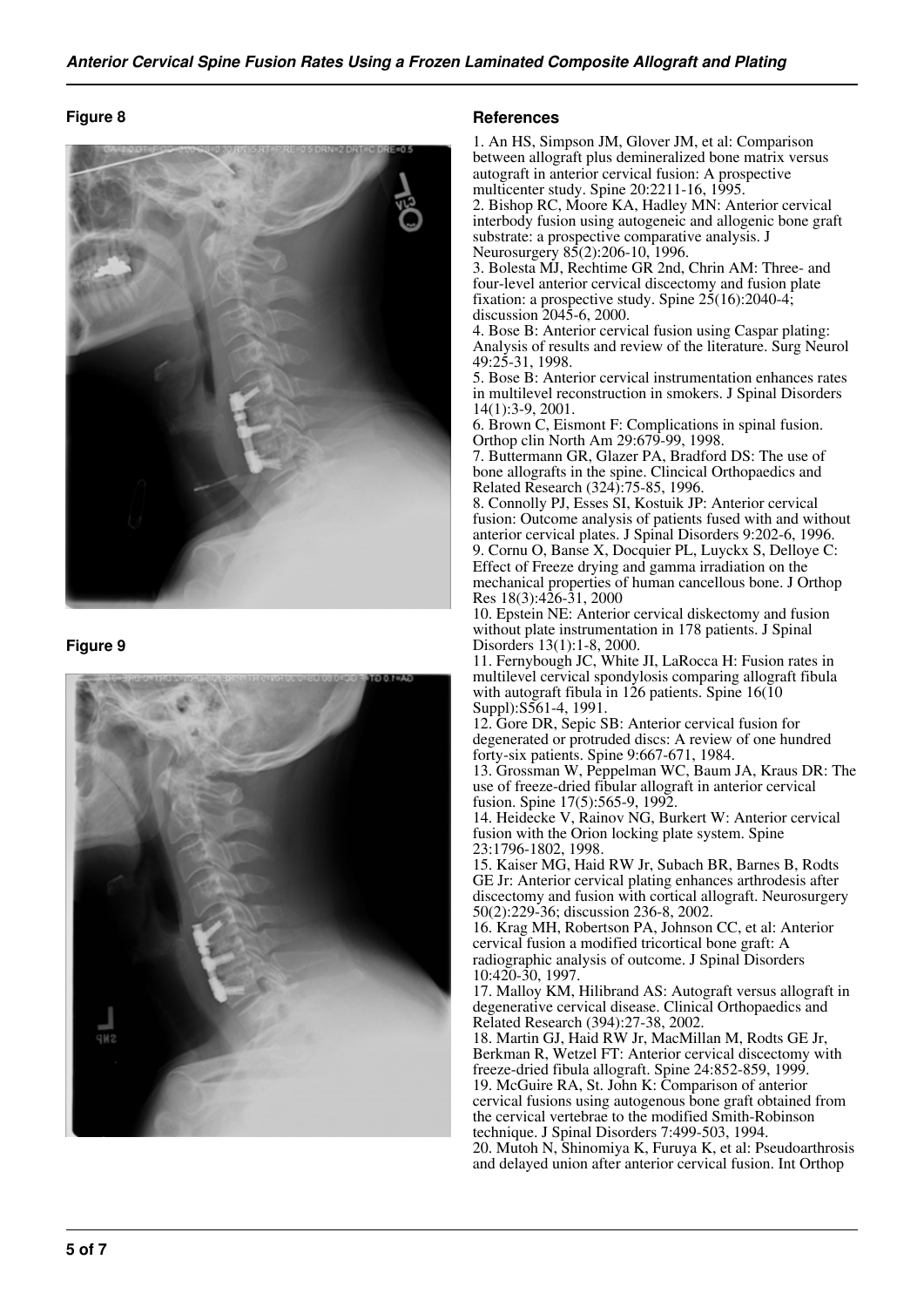17:286-9, 1993.

21. Rawlinson J: Morbidity after anterior cervical decompression and fusion: The influence of the donor site on recovery, and the results of a trial of surgibone compared to autologous bone. Acta Neurochir (Wien) 131:106-18, 1994.

22. Sandhu HS, Grewal BS, Parvataneni H: Bone graft substitutes: Clinical applications. Orthopedic Clinics of North America Vol 30 Num 4, 1999.

23. Schnee CL, Freese A, Weil RJ, Marcotte PJ: Analysis of harvest morbidity and radiographic outcome using autograft for anterior cervical fusion. Spine 22:2222-7, 1997.

24. Segal HD, Harway RA: The use of fibular grafts with anterior cervical fusion. Orthopaedic Review 21:367-9, 1992.

25. Shapiro S: Banked fibula and the locking anterior cervical plate in anterior cervical fusions following cervical discectomy. J Neurosurgery 85(4):736-7, 1996. 26. Shapiro S, Connolly P, Donnaldson J, Abel T: Cadaveric

fibula, locking plate, and allogenic bone matrix for anterior cervical fusions after cervical discectomy for radiculopathy or myelopathy. J Neurosurgery 95(1 Suppl):43-50, 2001. 27. Silber JS, Anderson DG, Daffner SD, Brislin BT, Leland JM, Hilibrand AS, Vaccaro AR, Albert TJ: Donor site morbidity after anterior iliac crest bone harvest for singlelevel anterior cervical discectomy and fusion. Spine 28(2):134-9, 2003.

28. Wang JC, McDonough PW, Endow KK, Delamarter RB: Increased fusion rates with cervical plating for two-level anterior cervical discectomy and fusion. Spine 25(1):41-5, 2000.

29. Wang JC, McDonough PW, Kanim LE, Endow KK, Delamarter RB: Increased fusion rates with cervical plating for three-level anterior cervical discectomy and fusion. Spine 26(6):643-6; discussion 646-7, 2001.

30. Wigfield CC, Nelson RJ: Nonautologous interbody fusion materials in cervical spine surgery. How strong is the evidence to justify their use? Spine 26(6):687-694, 2001. 31. Young WF, Rosenwasser RH: An early comparative analysis of the use of fibular allograft versus autologous iliac crest graft for interbody fusion after anterior cervical discectomy. Spine 18(9): 1123-4, 1993.

32. Younger EM, Chapman MW: Morbidity at bone graft donor sites. J Orthop Trauma;3:192-5, 1989.

33. Zdeblick TA, Ducker TB: The use of freeze-dried allograft bone for anterior cervical fusions. Spine 16:726-9, 1976.

34. Zeidman S, Ducker T, Raycroft J: Trends and complications in cervical spinal surgery: 1989-1993. J Spinal Disorders 10:523-6, 1997.

35. Zhang ZH, Yin H, Yang K, et al: Anterior intervertebral disc excision and bone grafting in cervical spondylitic myelopathy. Spine 8:16, 1983.